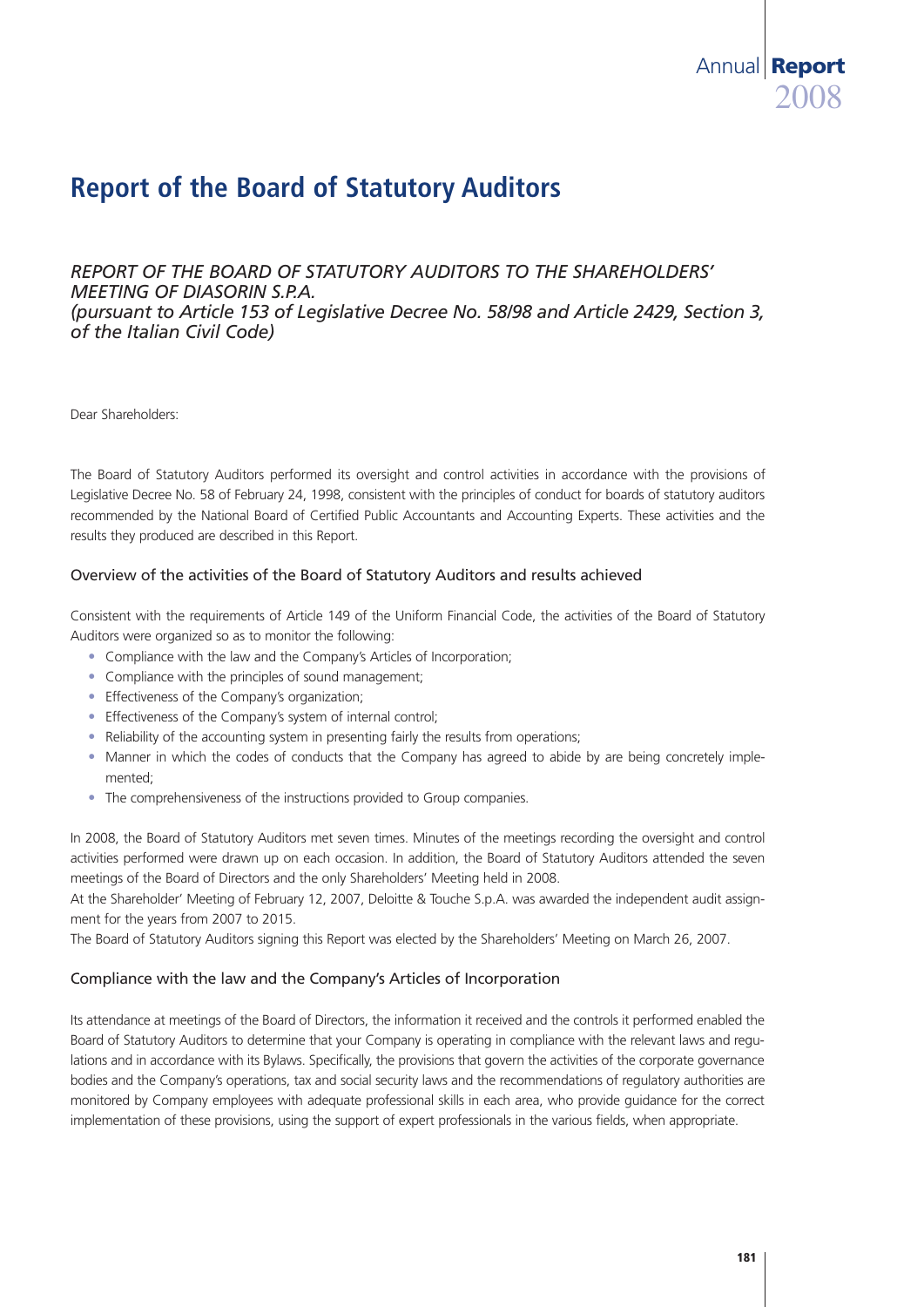#### Compliance with the principles of sound management

The conduct of the Company's operations, which is monitored on an ongoing basis, is designed to protect and safeguard the Company's assets and create value. At its meetings, the Board of Directors analyzes in depth and discusses in detail the following issues:

- Operating and financial results for each reporting period and the updated forecast data;
- Material transactions and investment, acquisition and divestiture proposals, assessing the risks involved and carrying out in-depth reviews of competitive scenarios, target markets, cost fairness, impact of the transactions on the Group and consistency and compatibility of the transactions with the Company's resources and assets.
- Any transactions with related parties, consistent with the procedure adopted by the Company.

The Board of Statutory Auditors is not aware of transactions that are egregiously imprudent, reckless or in conflict with the resolutions of the Shareholders' Meeting or detrimental to the interest of the Company and its shareholders.

The Company's senior management and the rest of its organization implement the resolutions of the Board of Directors in a consistent manner.

At the operating level, the Board of Statutory Auditors obtained information, requested relevant documents and met with the executives responsible for management and internal control, and with the Independent Auditors. As a result, it was able to assess the effectiveness and efficiency of the Company's operating activities and of the reliability and continuity of the controls implemented to ensure that corrective action is taken promptly.

#### Effectiveness of the Company's organization

The Board of Statutory Auditors reviewed organization charts, levels of responsibility and of decision-making authority and the flow of management instructions in order to assess the overall ability of the organization to provide effective strategic and management guidance and exercise the required technical, technological, commercial and accounting control over the Group's operations. The Board of Statutory Auditors was able to ascertain that the appropriate offices obtain useful information promptly and reliably and respond with adequate and effective actions. The procedures used for this purpose and the instructions provided for management control purposes are sufficient to carry out this activity effectively. The Board of Statutory Auditors reviewed the powers of attorney and their scope of authority and found them to be clear and appropriate.

#### Effectiveness of the Company's system of internal control

The oversight activities performed to assess the effectiveness of the Company's organization and its compliance with the principles of sound management enabled the Board of Statutory Auditors to form an opinion about the system of internal control adopted by the Company and the Group.

The Internal Control Committee, which is comprised of two independent Directors and one non-executive Director, met four times in 2008. The Chairman of the Board of Statutory Auditors and/or other Statutory Auditors attended these meetings. The system of internal control is constantly and steadily updated. The Internal Control Officer, working in concert with the Internal Control Committee, plans regularly scheduled activities and carries out the required audits. The Internal Control Committee and the Board of Statutory Auditors review the individual Audit Reports.

Your Company adopted the organization, management and control models required by Legislative Decree No. 231/2001 with regard to the administrative liability of legal entities and implemented it so as to cover new additions to the list of relevant crimes, thereby complying with the requirements of the Corporate Governance Code of Borsa Italiana S.p.A. that apply to companies listed on the STAR market segment, as is the case for your Company. The Board of Statutory Auditors received regular reports about the activities of the Oversight Board.

The Board of Statutory Auditors found the Company's system of internal control to be effective.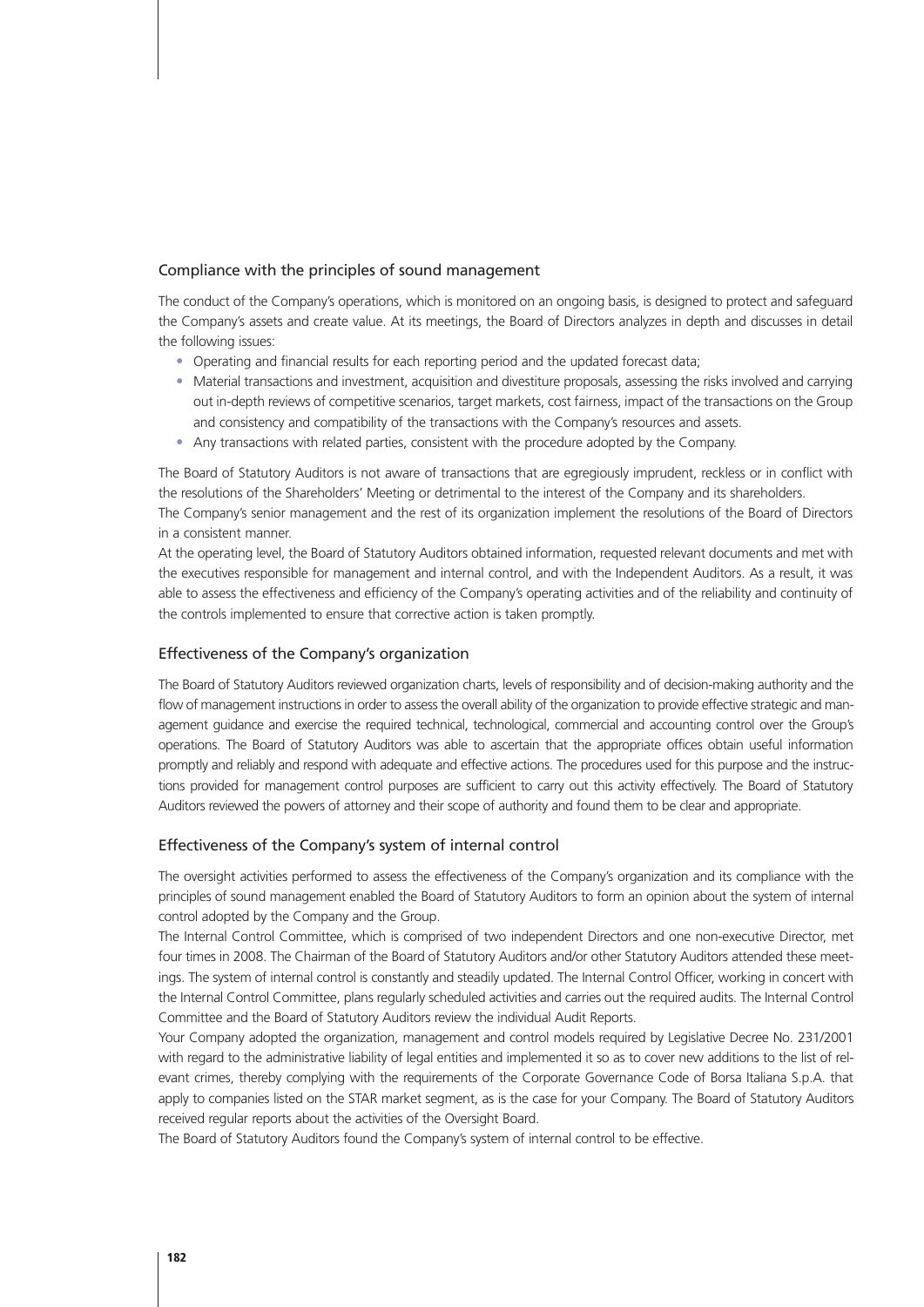### Reliability of the accounting system in presenting fairly the results from operations

Relying in part on the support of outside specialists, the Accounting Documents Officer prepared a manual of the accounting and financial procedures necessary to ensure a fair presentation of the results of the Company's operations. Insofar as the accounting system is concerned, which was reviewed to assess its ability to present fairly the results of the Company's operations, ensure that the accounting records are updated in a timely fashion and are accurately maintained and produce official supporting documents showing compliance with tax and social security requirements, the Independent Auditors raised no issues either in special-purpose reports or at regular meetings with the Board of Statutory Auditors.

## Manner in which the codes of conducts that the Company has agreed to abide by are being concretely implemented

In 2008, as explained in the Corporate Governance Report, your Company continued to implement the recommendations of the Corporate Governance Code published by Borsa Italiana S.p.A., which it agreed to abide by. The Board of Directors and the Board of Statutory Auditors verified whether the criteria for assessing compliance with the independence requirements were properly applied to the Directors who claimed to qualify as independent.

The Board of Statutory Auditors makes reference to the extensive discussion of these issues provided by the Board of Directors in the Corporate Governance Report, which describes the committees that were established, the activities carried out and the choices made regarding compliance with the Corporate Governance Code published by the Committee for the Corporate Governance of Listed Companies.

#### Instructions provided to Group companies

The Statutory Auditors ascertained that the Parent Company's departments provide appropriate instructions to Group companies with regard to the public disclosures that must be provided pursuant to Article 114 of Legislative Decree No. 58/98.

## Statutory financial statements and Report on Operations

The financial statements of Diasorin S.p.A. for the year ended December 31, 2008 that are being submitted for your approval were prepared in accordance with the IAS/IFRS accounting principles. They show a net profit of 25,737,000 euros.

The Board of Directors provided us on a timely basis with the financial statements and the Report on Operations.

The Board of Statutory Auditors met with the Independent Auditors for the specific purpose of obtaining information about the preparation of the statutory financial statements. At these meetings, it was informed that:

- The IT system was found to be reliable, based also on the controls performed by the Independent Auditors for the purpose of rendering an opinion on the statutory financial statements;
- No events that required disclosure were uncovered;
- - The financial statements provide the supplemental disclosures required by the CONSOB.

The Independent Auditors provided the Board of Statutory Auditors with their report, which contains no qualifications or requests for additional disclosures and includes an assessment of the consistency of the Report on Operations with the statutory financial statements, as required by Article 156, Section 4-bis, Letter d), of Legislative Decree No. 58/98. The Report on Operations is thorough and complies with the provisions of Article 2428 of the Italian Civil Code. It also provides the disclosures specifically recommended by the CONSOB.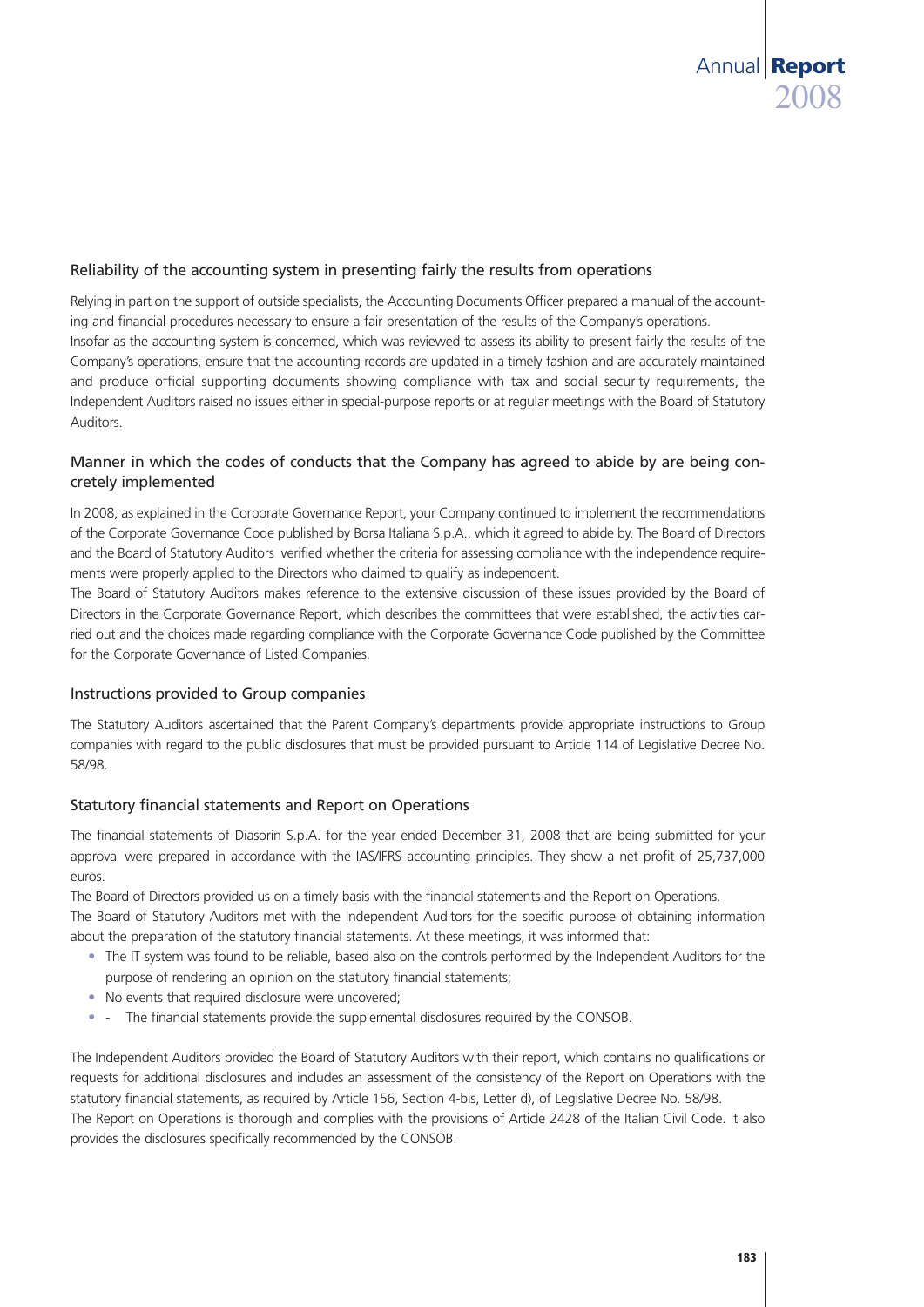Insofar as intra-Group transactions are concerned, the Directors present and explain in the notes to the financial statements transactions involving the exchange of goods and services that occurred in the normal course of business between your Company and other Group companies, specifying that these transactions were executed on market terms.

#### Consolidated financial statements

At its meetings with the Independent Auditors, the Board of Statutory Auditors reviewed a detailed list of the companies subject to audit, obtained information about the different levels of control and asked whether there were any events requiring mention, irregularities or misstatements that needed correction. The Independent Auditors indicated that no facts, observations or restatements worthy of mention were uncovered in the course of the audit.

The Independent Auditors provided the Board of Statutory Auditors with their report, which contains no qualifications or requests for additional disclosures.

Based on the opinion of the Independent Auditors and on the findings of the Board of Statutory Auditors, the presentation of the consolidated financial statements and the Report on Operations comply with the applicable statutes.

#### Other information

- 1. In 2008, no atypical and/or unusual transactions were executed with outsiders, Group companies or related parties.
- 2. A material transaction that the Board of Statutory Auditors believes requires disclosures was the acquisition of the Biotrin Group in Ireland, carried out at a total cost of 22.420,000 euros. This transaction was funded with a medium-term bank financing facility. The impact on revenues, from the date of acquisition to December 31, 2008, was 4.886,000 euros.
- 3. As explained in the relevant section of the notes to the financial statements, intra-Group transactions and transactions with related parties were of the standard and recurring type.
- 4. The Board of Statutory Auditors finds that the disclosures provided by the Board of Directors in its Report on Operations are adequate.
- 5. Deloitte & Touche S.p.A. audited the financial statements and rendered opinions that contain no qualifications or requests for additional disclosures.
- 6. No actions pursuant to Article 2408 of the Italian Civil Code were filed in 2008.
- 7. No complaints were filed with the Board of Statutory Auditors in 2008.
- 8. 1.In 2008, in addition to the assignments awarded by the Shareholders' Meeting of February 12, 2007, the Independent Auditors Deloitte & Touche S.p.A. and the other parties included in the same independent auditing network received from the Diasorin Group the following additional assignments:
	- signing of the tax return, for a fee of 1,000 euros;
	- auditing the consolidated reporting package provided for the preparation of the financial statements of the controlling company IP Investimenti e Partecipazioni, for a fee of 15,000 euros, the full amount of which was rebilled to the controlling company;
	- performing due diligence activities prior to the acquisition to determine the price of the Biotrin Group, for a fee of 50,000 euros;
	- performing price adjustment activities after the acquisition of the Biotrin Group, for a fee of 16,000 euros;
	- providing methodological support in connection with the accounting control procedures carried out by the Company, for a fee of 6,000 euros;
	- providing methodological support to the Mexican subsidiary, for a fee of 7,000 euros.